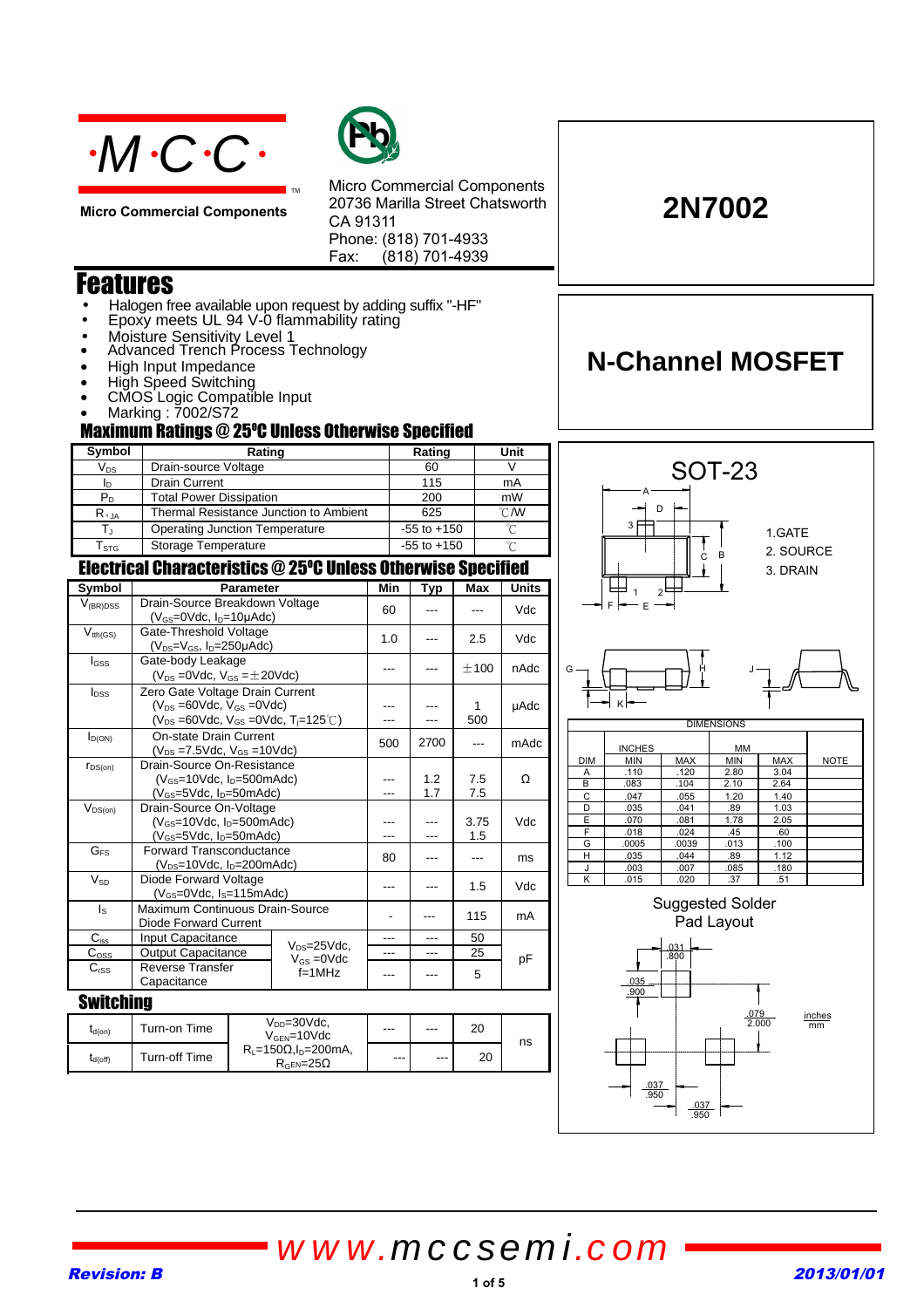

### **Micro Commercial Components**

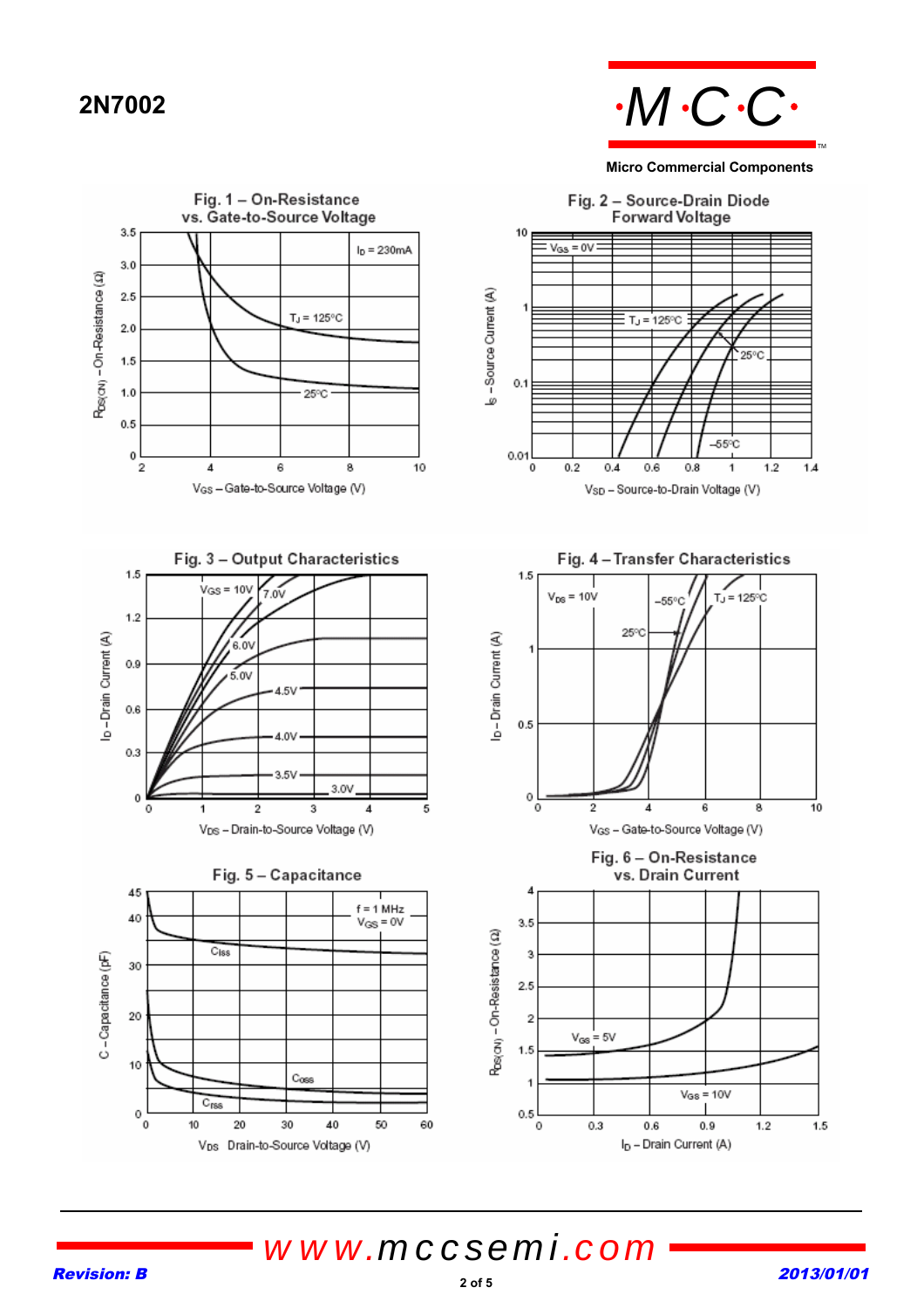# **2N7002**



**Micro Commercial Components**

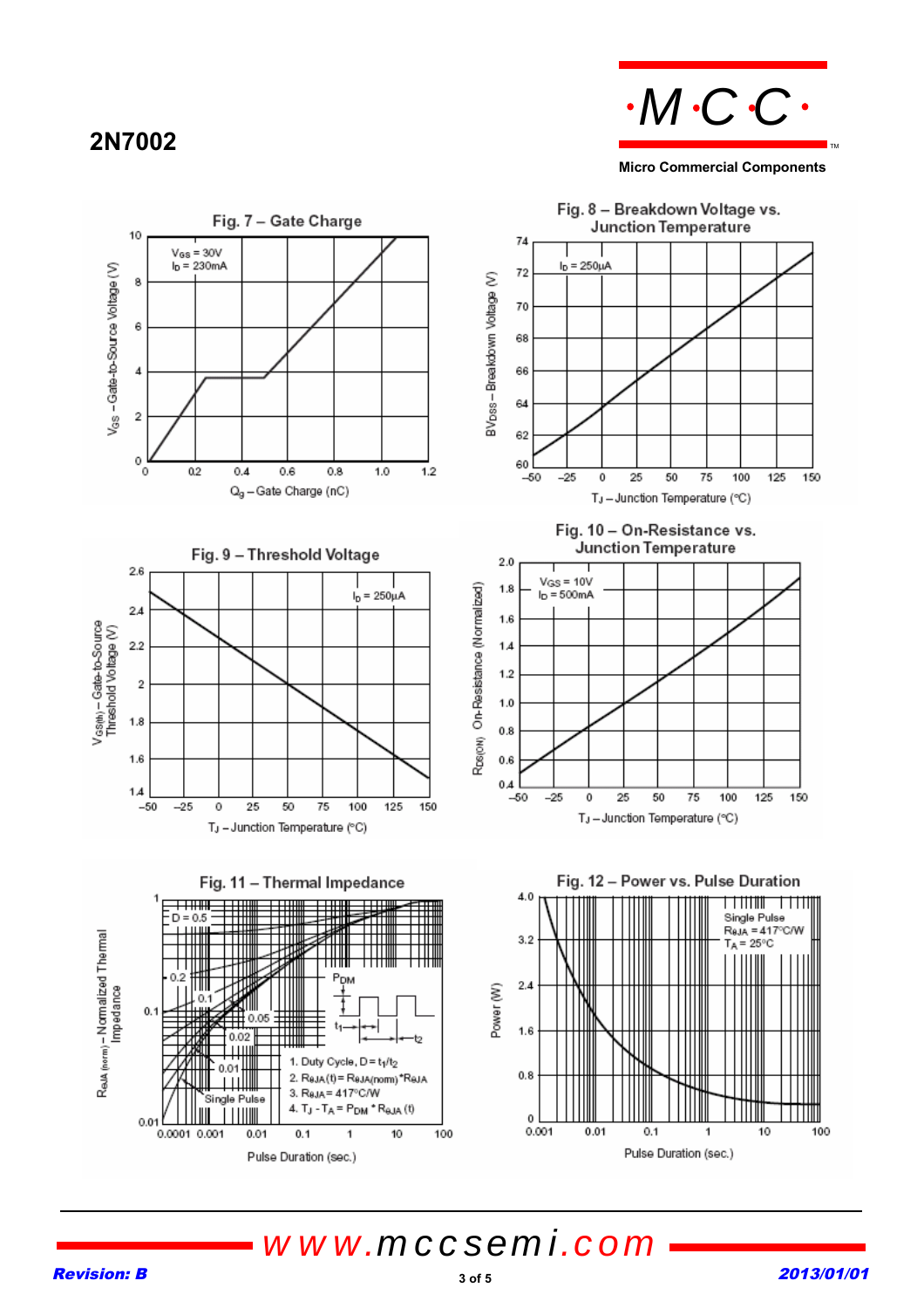